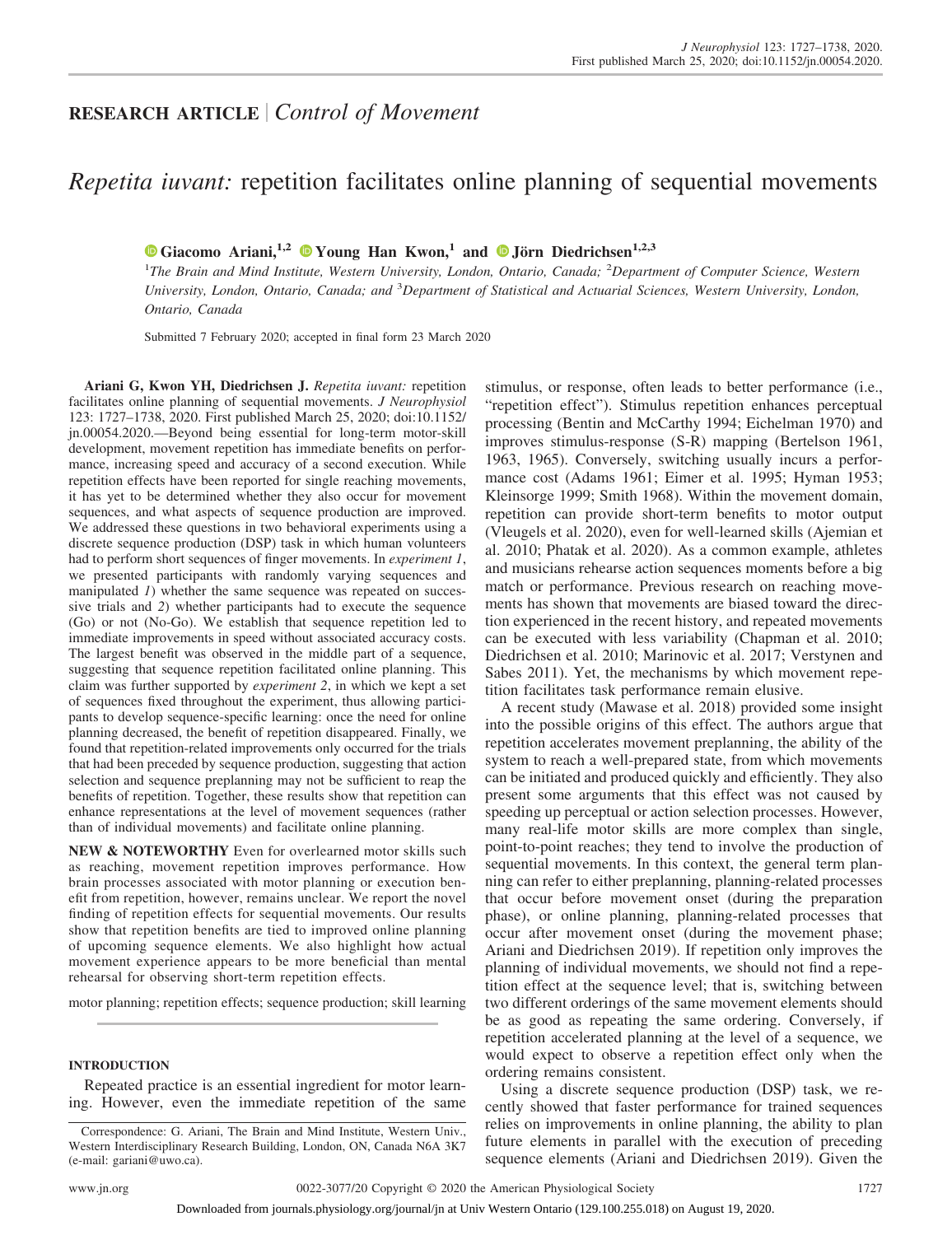hypothesis that repetition improves movement planning (Mawase et al. 2018), we would therefore expect to observe a repetition benefit not only on reaction time, which depends on preplanning and movement initiation, but also on sequence movement time, which depends on online planning and movement execution. To test these ideas, we used a DSP task in which participants were explicitly cued to produce short sequences of finger movements [*experiment (Exp.) 1*]. On any given trial, the sequence could either be the same as in the previous trial (Repetition) or a different sequence (Switch), with equal probability (0.5). Participants were given enough time (2.5 s) to complete stimulus identification and action selection before the go signal. The use of such a delayedmovement paradigm ensured that repetition effects could not be caused by improved perceptual processes. Our findings indicated that sequence repetition improved both reaction times (the time between go signal and the first keypress) and sequence movement times (the time between first and the last keypress in the sequence).

Next, we asked the exploratory question of whether these benefits are caused by processes occurring before movement onset (stimulus identification and sequence preplanning) or by processes occurring during sequence production (initiation, execution, and online planning). While our design encouraged participants to preplan each sequence during the preparation phase, we manipulated whether they had to perform the sequence, or not, with a Go/No-Go paradigm. This allowed us to compare Repetition and Switch trials, depending on the whether the previous  $(N - 1)$  trial involved preplanning alone (No-Go condition) or included also the initiation, execution, and online planning of the sequence (Go condition).

Finally, in a separate behavioral experiment on an independent sample of participants (*Exp. 2*), we examined how the repetition effect changed with the gradual development of sequence-specific learning by monitoring the effect over the course of training on a fixed set of sequences.

#### **METHODS**

#### *Participants*

Forty-nine right-handed volunteers participated in *Exp. 1* (33 women, 16 men; age 18 –39 yr, mean 22.73 yr, SD 5.04 yr). An independent sample of 40 right-handed volunteers participated in *Exp. 2* (24 women, 16 men; age 18 –36 yr, mean 22.28 yr, SD 3.44 yr). Handedness was assessed using the Edinburgh Handedness Inventory (*Exp. 1*: mean 86.33, SD 15.67; *Exp. 2*: mean 78.59, SD 16.74). While some participants had some musical training, none of them was a professional musician (musical experience, *Exp. 1*: mean 4.67 yr, SD 6.01 yr; *Exp. 2*: mean 3.14 yr, SD 3.77 yr). None of the participants had a history of neurological disorders. Experimental procedures were approved by the ethics committee at Western University (London, ON, Canada). All participants gave written informed consent and received monetary compensation for their participation. Four participants withdrew from *Exp. 1* before study completion and were thus excluded from data analysis (final  $N = 45$ ). In *Exp.* 2, one participant failed to follow the instructions. The session was terminated before completion and the data excluded from successive analysis (final  $N = 39$ ).

#### *Apparatus*

Sequences of finger presses were executed on a custom-made keyboard device comprising five keys corresponding to each finger of the right hand. The isometric force exerted by each finger was continuously recorded by force transducers under each key (FSG-15N1A, Honeywell Sensing and Control; dynamic range, 0 –25 N) at a rate of 500 Hz. To account for sensor drifts, we recalibrated the zero-force baseline at the beginning of each block of trials. Each key was independently deemed to be "pressed" when the force exceeded a threshold of 1 N and "released" as soon as the force returned below 1 N (Fig. 1*C*).

Visual stimuli to instruct one sequence of finger presses were presented on a computer monitor and consisted of a string of four numeric characters displayed in white on a black background (sequence cue) and framed by a white rectangle (character height 1.5 cm, visual angle  $\sim 2^\circ$ ; Fig. 1*A*).

#### *Task*

We used a discrete sequence production (DSP) task in which participants were required to produce sequences of keypresses with the five fingers of their right hand (Fig. 1*A*). Each sequence was cued by four numbers ranging from 1 to 5, instructing which finger had to be pressed (e.g.,  $1 =$  thumb,  $2 =$  index, ...  $5 =$  little). The sequence had to be produced by sequentially pressing the fingers corresponding to the numbers on the screen, from left to right. On each trial, participants were presented with a four-item sequence and asked to prepare for the corresponding finger presses (preparation phase). After a fixed delay of 2.5 s, an audiovisual production cue would mark the beginning of the movement phase (a fixed 2 s). On Go trials, the production cue was a green frame accompanied by a high-pitch tone (Fig. 1*A*, *bottom*), indicating that participants had to perform the planned sequence of finger presses as quickly and accurately as possible (Go condition). On other trials, the production cue was a red frame accompanied by a low-pitch tone (Fig. 1*A*, *top*), instructing the participants to remain as still as possible without pressing any key until the end of the movement phase (No-Go condition). To encourage sequence preplanning before the production cue, at the beginning of the movement phase the sequence cue was replaced by four asterisks masking the numbers. Moreover, the sequence of keypresses had to be completed within 2 s from the production cue (time-out error after that). With each keypress, the corresponding asterisk turned either green (correct press) or red (wrong press). Performance was evaluated in terms of both execution speed and press accuracy. Speed was defined in terms of total time (TT), which consisted of the reaction time (RT; from the onset of the sequence cue to the first keypress) plus the movement time (MT; from the onset of the first keypress, P1, to the release of the last keypress, R4). A single press error invalidated the whole trial, so accuracy was calculated as percent error rate (ER) per block of trials (number of error trials/number of total trials  $\times$  100). At the end of the movement phase, during the 500-ms intertrial interval (ITI), participants were presented with performance points appearing in place of the asterisks.

### *Feedback*

To motivate participants to improve in speed  $(TT = RT + MT)$ and accuracy  $(1 - ER)$  of sequence production, we gave participants performance feedback on each trial. The performance score was based on the following point system:  $-1$  points for timing errors (i.e., anticipation of the production cue, or movement initiation in No-Go trials); 0 points for correct timing but wrong finger press (any one wrong keypress);  $+1$  points for correct timing and press (i.e., movement initiation in Go trials or no movement in No-Go trials); and  $+3$  points for correct timing, correct press, and TT 2% or more faster than TT threshold. TT threshold would decrease by 2% from one block to the next if both of the following performance criteria were met: median TT in the current block faster than best median TT recorded hitherto, and mean ER in the last block  $\leq$  25%. If either one of these criteria was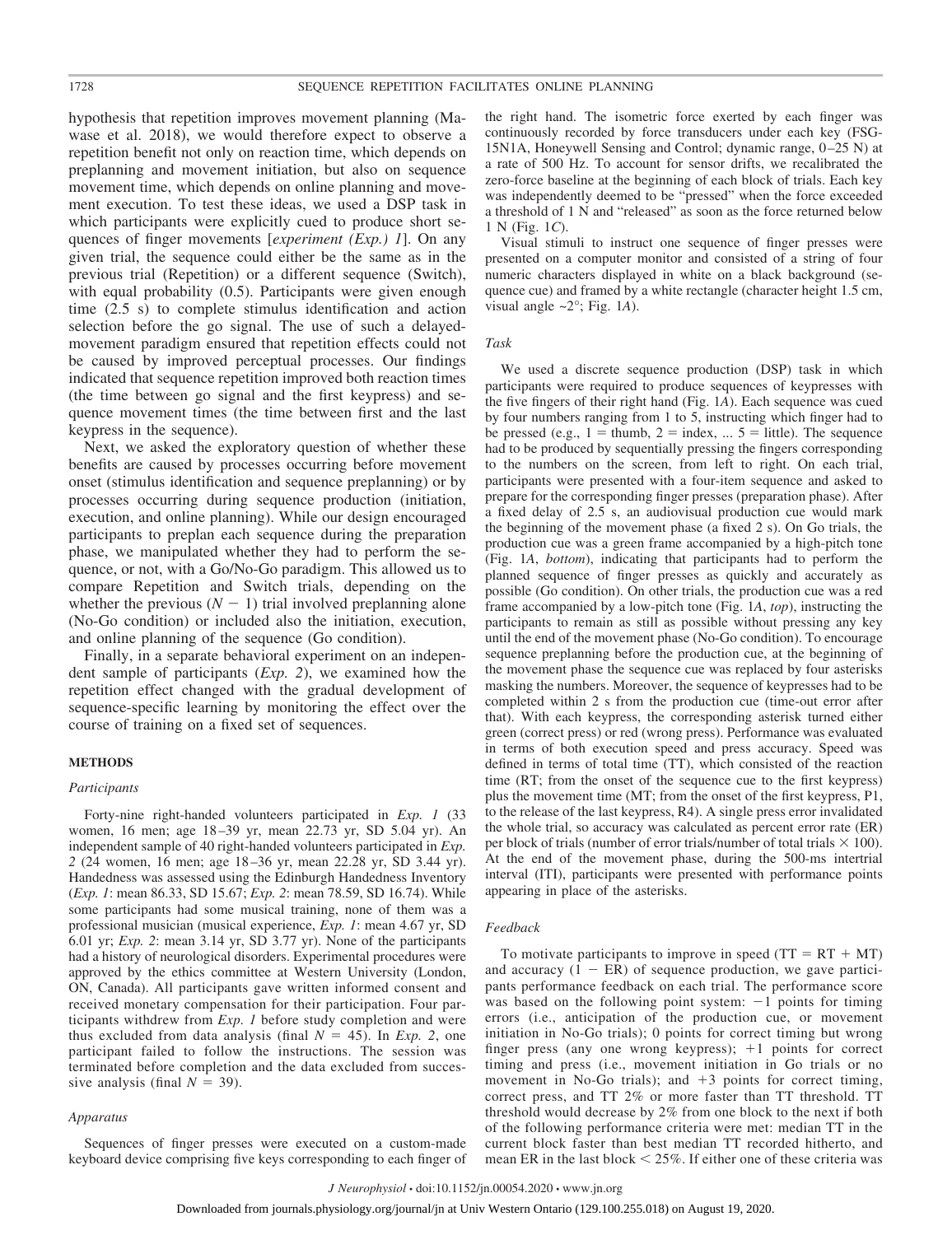

Fig. 1. The discrete sequence production (DSP) task. *A*: *experiment* (*Exp*.) *1* example trial: a sequence cue (white numbers on the computer screen) is followed by a production cue (outline changes color, numbers are masked). Online visual feedback about keypresses was given during the movement phase (green asterisks for correct presses, red for incorrect presses), followed by reward points depending on performance. Thirty percent of the trials in a block were No-Go trials (red outline + low-pitch sound; *top*), 70% were Go trials (green outline + high-pitch sound; *bottom*). *B*: the next trial could be either a Repetition of the same sequence (0.5 probability) or a Switch to a new sequence. *C*: example trial in *Exp. 1* with the following trial timing: preparation phase, 2.5 s; movement phase, 2 s; intertrial interval (ITI), 0.5 s. Dashed horizontal line indicates force threshold (1 N) to determine the moment of each keypress and release (dotted vertical lines). P1, press of first key; R4, release of fourth key; IPI1, first interpress interval. Total time (TT) reaction time (RT) movement time (MT). *D*: *Exp. 2* design: 8 repeating sequences, trial structure, and timing. The go signal is given via a white box around the sequence cue.

not met, the thresholds for the next block remained unchanged. At the end of each block of trials, the median TT, mean ER, and points earned were displayed to the participants. At the end of the session, monetary compensation corresponded to the amount of perfor-

mance points accumulated (points  $\langle 750 = $10; 750 \leq 750 \rangle$  $1,000 = $12$ ; points  $\geq 1,000 = $15$ ).

Penalizing timing errors  $(-1)$  points) more than press errors  $(0)$ points) might have made participants more cautious and increased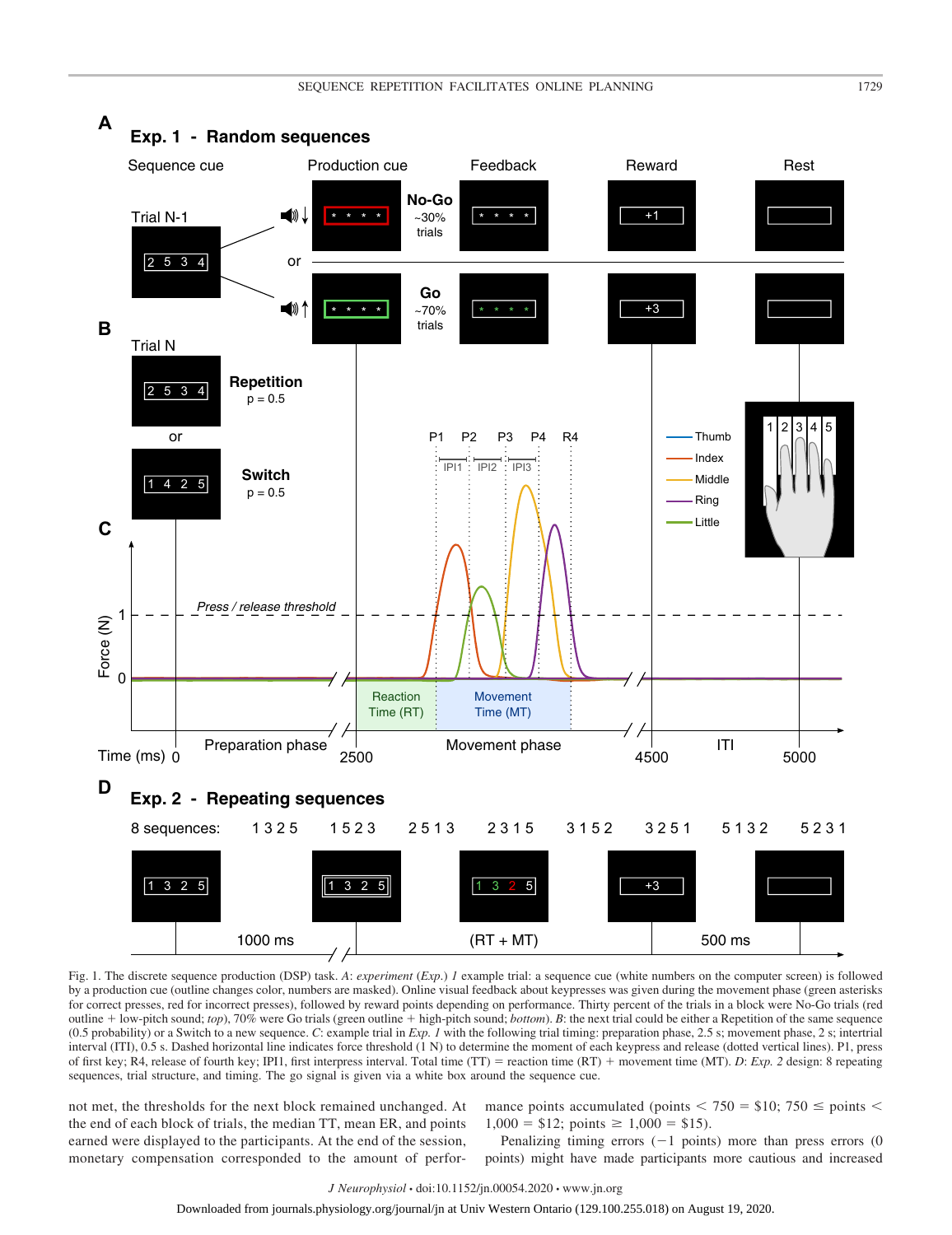their RTs. Thus, to encourage full preparation of the sequence, for the last 20 participants of *Exp. 1* we gave equal weight to timing and press errors (both 0 points). To check whether the penalty for timing errors affected RT performance, of the 45 participants not excluded from data analysis, we compared the reaction times of participants who received the penalty ( $N = 27$ ) and those who did not ( $N = 18$ ). An independent-samples *t* test showed no statistical difference in RT between the two groups (with or without penalty for timing errors), suggesting that participants adopted a similar strategy regardless of the penalty (penalty group:  $443 \pm 15$  ms; no-penalty group:  $453 \pm 19$ ms; difference:  $-10 \pm 23$  ms;  $t_{43} = -0.437$ ,  $P = 0.664$ ).

The scoring system in *Exp. 2* was identical to the one in *Exp. 1* without any additional penalty for eventual timing errors (0 points). Participants in *Exp. 2* were paid a flat hourly rate (\$7), regardless of the specific amount of points accumulated.

### *Design*

*Experiment 1.* To investigate the nature of the repetition effect, we used a 2-by-2 design independently manipulating whether a particular sequence was repeated or whether the previous trial was a Go or No-Go trial. Sequences in *Exp. 1* were randomly determined (see below). On any given trial, there was a 0.5 probability that the sequence was the same as the previous trial (Repetition) or that it was different (Switch; Fig. 1*B*). Independently, we varied whether each trial was a Go trial (70%) or a No-Go trial (30%). We designed a majority of the trials to be Go trials to encourage full sequence preplanning before the production cue. The order of trials was randomly interleaved, creating all possible combinations of the factors repetition type and execution type of the previous trial. Note that, given that the trial structure was kept fixed across all experimental conditions (i.e., 2.5-s preparation phase  $+$  2-s movement phase  $+$ 0.5-s ITI), there was no difference in time elapsed after a Go or No-Go trial. Each block was composed of 48 trials (12 repetitions for each of the 4 sequences), and participants underwent one session of 12 blocks each. To limit strong learning effects that might lead to ceiling performance, for each block of trials, we randomly selected four different four-item sequences from a large pool of all permutations with repetition of the numbers 1 to 5, taken four items at a time. Moreover, to keep sequences of a similar level of difficulty, we removed from the permutation pool all sequences in which any number repeated (i.e., each number could only appear once per sequence) or that included "runs" (more than two fingers in either increasing or decreasing order; e.g., 1-2-3 or 3-2-1).

*Experiment 2.* To explore how sequence-specific learning affects sequence repetition, we designed a second experiment where one set of eight sequences remained fixed over time. Participants underwent training for 2 consecutive days to ensure the development of enough sequence-specific learning. However, for the purposes of this study, we are not examining consolidation effects, which is intended for discussion in future work. We used eight 4-item sequences including all fingers of the right hand except for the ring finger. The sequences were selected according to the following criteria: *1*) each finger was used only once per sequence; *2*) each finger started two of the eight sequences; *3*) each finger was pressed in every ordinal position twice across sequences; and *4*) no more than two neighboring fingers pressed in a row (i.e., as in *Exp. 1*, we excluded "runs").

In contrast to *Exp. 1*, *Exp. 2* did not contain any No-Go trials and the preparation phase was shortened to a fixed 1 s. Also, the production cue was presented only visually (white box around the sequence cue), the sequence cue was not masked, and the duration of the movement phase was not fixed (i.e., TT dictated the actual duration of the trial, with the ITI occurring right after the last keypress). Finally, sequence repetition was not randomized, but counterbalanced across sequences. Each sequence was executed from a minimum of once (i.e., a Switch) to a maximum of five times in a row (i.e., executing once and repeating 4 times). To ensure a comparable number of trials

per each repetition condition, we manipulated the proportion of same-sequence executions in a row as follows: 0.33 one-execution trials (Switch), 0.22 two-execution trials (One repetition), 0.22 threeexecution trials (Two repetitions), 0.11 four-execution trials (Three repetitions), 0.11 five-executions trials (Four repetitions). Each of the eight sequences was presented in each repetition condition the same number of times (balanced design across sequences), and the factors sequence type and repetition condition were then pseudorandomized within a block of trials. In addition, unbeknownst to the participants, we included a variable number (from 1 to 4) of one-execution trials (Switch) as dummy trials at the beginning (assuming warm-up) and end (assuming tiredness) of each block, which were subsequently excluded from data analysis. Overall, this led to a final proportion of 0.59 repetition trials (across repetition conditions) and 0.41 switch trials. Each experimental block consisted of 50 trials (including dummy trials), and participants performed 12 blocks (~4 –5 min each) per experimental session per day (i.e., 24 blocks in total per participant). No explicit information about the sequence types or instruction to memorize the sequences was given. Nonetheless, the extensive repetition (more than 130 trials per sequence) ensured that participants would learn the finger transitions associated with each sequence, usually already by the end of the first testing day.

#### *Data Analysis*

Data were analyzed offline using custom code written in MATLAB (The MathWorks, Inc., Natick, MA). Statistical analyses for assessing movement repetition effects on reaction times (RT) and sequence movement time (MT) included two-tailed paired-samples *t* tests (Repetition vs. Switch) and 2-by-2 within-subject repeated measures ANO-VAs with factors repetition type (Repetition/Switch) and previous trial type (No-Go/Go). Error trials (both timing and press errors), No-Go trials, and dummy trials (*Exp. 2* only; see *Design*) were excluded from data analysis. For visualization purposes only, data were normalized by subtracting from each data point each participant's mean and adding back the grand mean of the group. Statistical analyses, computed on raw data, were not affected by this normalization procedure.

## **RESULTS**

# *Sequence Repetition Reduces Both Reaction and Movement Times*

Our experiment was designed to test whether there are short-term (i.e., trial to trial) benefits for the repetition of sequential movements. We compared trials in which the movement sequence was the same as on the previous trial (i.e., Repetition trials) with trials preceded by a different sequence (i.e., Switch trials). We found that RT improved on repetition of the same sequence (Fig. 2*A*). Participants could react more quickly to the Go cue when the previous trial contained the same sequence (paired-samples *t* test,  $t_{44} = 2.890$ ,  $P = 0.006$ ). Notably, this RT advantage was present even though participants had more than enough time (2.5 s) to finish preplanning the four-item sequence before the production cue (Ariani and Diedrichsen 2019). These results extend previous insights by Mawase et al. (2018) by showing that repetition facilitates the triggering of a planned movement, an effect that cannot simply be accounted by improved identification of the visual stimuli, or a bias in selection processes. Repetition also accelerated sequence production, as indicated by a significant repetition effect on sequence MT (Fig. 2*C*). On Repetition trials, the sequence was performed 36 ms  $(\pm 5 \text{ ms})$  faster than on Switch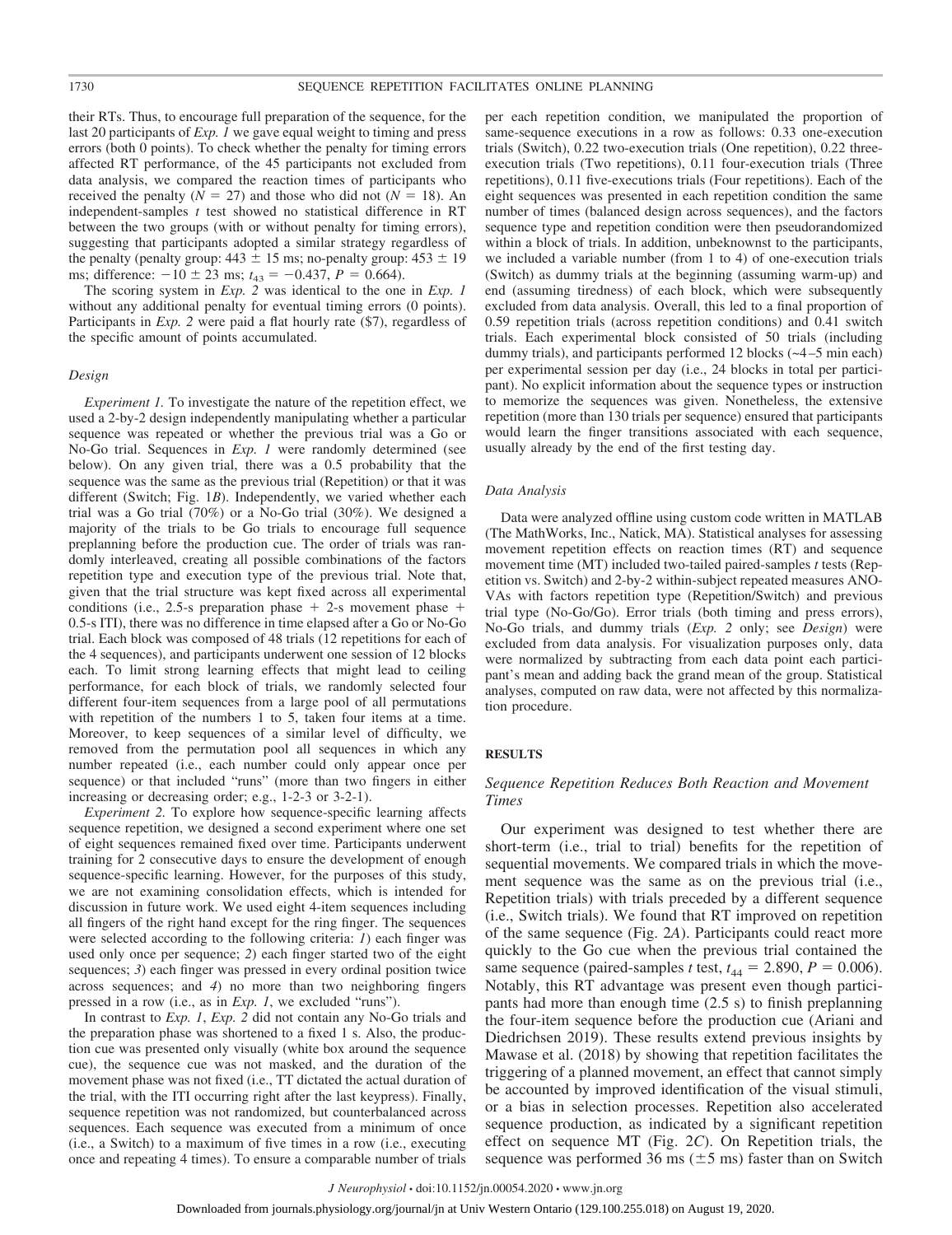

Fig. 2. Immediate repetition leads to better performance. *A*: distribution of median reaction times (RT) shown separately for Switch and Repetition trials. Light gray lines represent individual participants. Dashed black line shows group mean across conditions, with relative SE. *B*: mean RT as a function of repetition number (1 means that a sequence was performed twice in a row,  $3+$  means the average of a sequence being repeated 4 or more times in a row). Shaded areas represent between-subject SE. *C*: distribution of median sequence movement times (MT) shown separately for Switch and Repetition trials. Other conventions are the same as in *A*. *D*: mean sequence MT as a function of repetition number. Other conventions are the same as in  $B \cdot {}^{*}P$  < 0.05, two-tailed paired-samples *t* test.

trials, a robust effect across participants (paired-samples *t* test,  $t_{44} = 7.473$ ,  $P = 2.330e-09$ ).

Next, we asked whether the repetition effect would increase with further repetitions of the same sequence. For RT, the repetition effect was limited to the first repetition (Switch-Rep1 difference:  $15 \pm 4$  ms;  $t_{44} = 3.753$ ,  $P = 5.081e-04$ ; Fig. 2*B*). After that, no further RT advantage was observed for successive sequence repetitions (Rep1-Rep2 difference:  $-2 \pm 4$  ms;  $t_{44} = -0.537, P = 0.594; Rep2-Rep3+ difference: -4 \pm 3$ ms;  $t_{44} = -1.138$ ,  $P = 0.261$ ). In contrast, for MT, the improvements were not limited to the first repetition (Switch-Rep1 difference:  $23 \pm 4$  ms): a second repetition (i.e., performing the same sequence 3 times in a row) was almost nearly as beneficial to further reduce sequence MT (Rep1-Rep2 difference:  $21 \pm 4$  ms;  $t_{44} = 4.712$ ,  $P = 2.478e-05$ ; Fig. 2*D*). After the second repetition, performance appeared to reach a plateau (Rep2-Rep3+ difference:  $4 \pm 6$  ms;  $t_{44} = 0.705$ ,  $P =$ 0.484).

Importantly, faster RT and MT in Repetition trials did not come at the cost of decreased accuracy. In fact, the opposite was true: accuracy increased from  $81.8 \pm 1.1\%$  correct trials in Switch trials to  $85.6 \pm 1.2\%$  in Repetition trials (paired-samples *t* test,  $t_{44} = -5.532$ ,  $P = 1.637e-06$ ). Moreover, timing errors (i.e., false starts by anticipation of the production cue) decreased from 4% to 2.9% (paired-samples *t* test,  $t_{44} = 2.777$ ,  $P = 0.008$ .

Overall, our results suggest that repetition of a sequence improves both the initiation of a preplanned movement as well

as the speed by which the repeated sequence can be performed. The accuracy advantage proved that this effect did not arise at the expense of reduced execution accuracy.

#### *Repetition Benefit Arises from Improved Online Planning*

The results so far indicate that sequence repetition improves initiation (RT) and movement (MT). Should this be taken as an indication that repetitions improve execution-related, rather than planning-related processes? Not necessarily so. In a previous study, we demonstrated that sequence MT (the time from first to last keypress) is not only a function of motoric processes but also is strongly influenced by the speed of online planning (Ariani and Diedrichsen 2019). Even for short sequences, only the first two to three keypresses can be fully preplanned, whereas later movements appear to be planned online, that is, during the execution of the beginning of the sequence. If movement repetition facilitates online planning, this effect should therefore be more prevalent in latter parts of the sequence. If, however, movement repetition facilitates execution processes, it should influence the speed of all presses in the sequence, no matter if these are performed in the beginning or later.

To examine this issue, we inspected the three interpress intervals (IPIs) between the onsets of the four keypresses separately. The second transition was the slowest, while the first and last transitions were nearly equally fast (Fig. 3*A*). This indicates a "2-and-2" rhythm, in which each four-item se-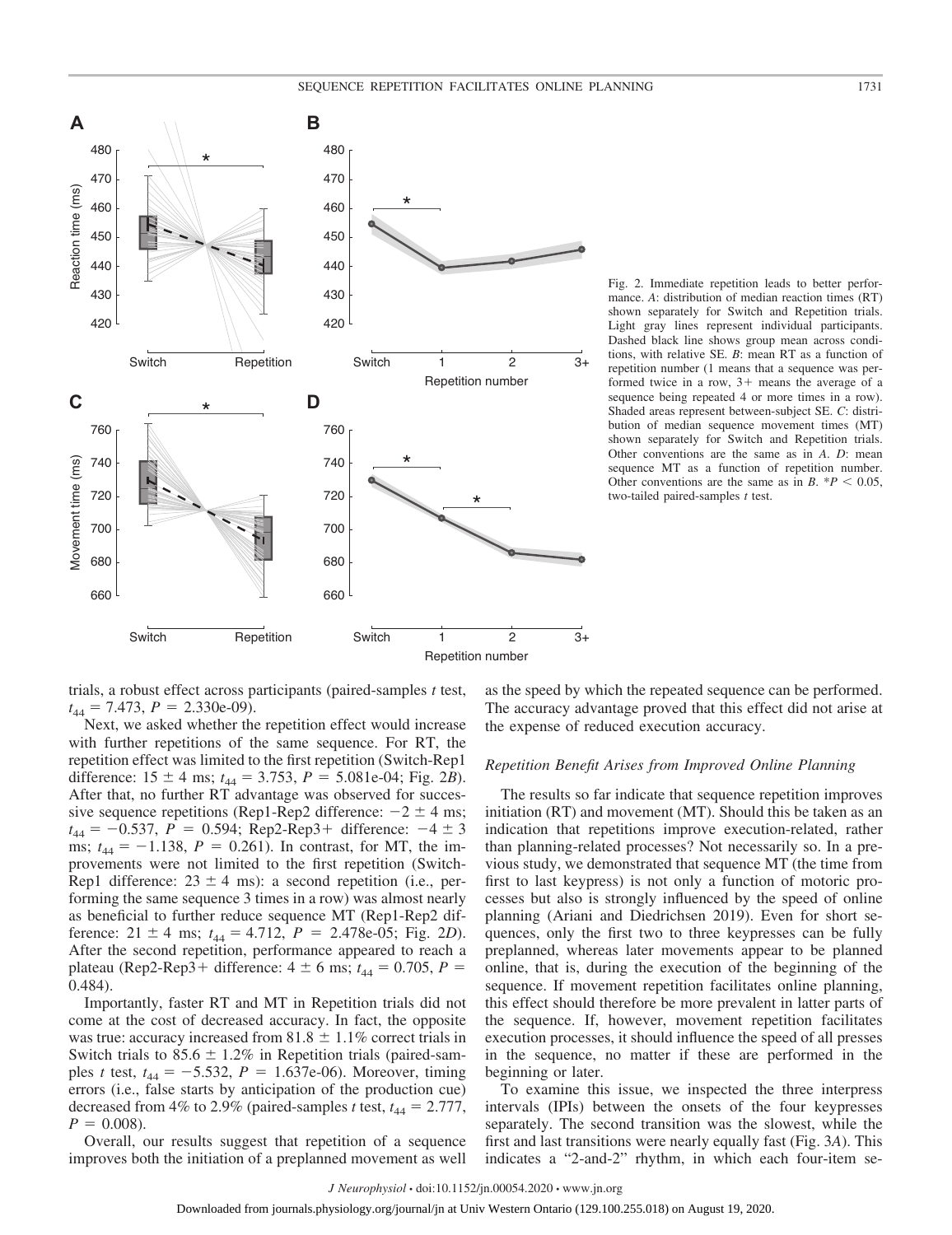

Fig. 3. Sequence repetition benefits online planning of repeating sequence elements. *A*: mean interpress intervals (IPI) as a function of transition number, shown separately for Switch (light gray) and Repetition (dark gray) trials. Shaded areas represent between-subject SE. *B*: same data as in *A* but normalized by mean IPI for each transition separately. Dashed gray line denotes group mean across conditions, with relative SE.  $*P < 0.05$ , two-tailed pairedsamples *t* test.

quence begins with two quick presses, followed by a brief pause and then again by two quick presses. Given that the sequences changed randomly from block to block, all possible finger transitions could occur with equal probability at each position of the sequence. Therefore, this effect cannot be explained by biomechanical factors (e.g., some transitions being harder than others). Instead, the pattern of results suggests a clear influence of online planning: the first two keypresses can be fully preplanned and can therefore be executed quickly; execution then needs to slow down until online planning of the remaining two keypresses is finished.

Importantly, we found that the repetition effect was most pronounced on the second transition (Switch-Repetition difference, 2nd vs. 3rd transition:  $10 \pm 3$  ms;  $t_{44} = 3.205$ ,  $P =$ 0.003; Fig. 3*A*). After normalizing the Switch-Repetition difference by the mean IPI of each transition, we found that the repetition benefit, expressed as a percentage of average IPI (Fig. 3*B*), was significantly greater on the second and third transitions than on the first transition ( $t_{44} = 5.380$ ,  $P = 2.729e$ -06). Taken together, the pattern of IPIs is consistent with the view that repetition affects sequence movement times by accelerating processes related to online planning and does not speed up the actual production of individual keypresses.

# *Repetition Effects May Require Actual Movement Experience*

So far, the results suggest that sequence repetition accelerates subsequent pre- and online planning processes. Next, we addressed the question of whether preplanning of a sequence would be sufficient to produce a benefit on subsequent trials RT or whether the execution of the sequence (involving initiation, motor processes, and online planning) may be required. For this purpose, we compared Switch and Repetition trials separately for whether the previous trial  $(N - 1)$  had been a Go or a No-Go trial. Our logic was that if the repetition effect resulted from stimulus processing, selection, and preplanning, we should see a repetition benefit even if the previous trial had been a No-Go trial. Conversely, if the repetition effect requires the initiation or execution of the sequence, then we should only observe it when the previous trial had been executed (i.e.,  $N -$ 1 was a Go trial). To avoid repetition trials that were preceded both by a Go trial and by a No-Go trial of the same sequence, we restricted this analysis to the first repetition of a sequence (i.e., maximum 2 executions in a row).

We found that the repetition effect on RT was significant when the previous trial had been a Go ( $t_{44} = 4.534$ ,  $P =$ 4.421e-05), but not when it had been a No-Go ( $t_{44} = 0.986$ ,  $P = 0.330$ ; Fig. 4*A*). Importantly, the interaction between repetition type (Switch vs. Repetition) and previous trial type (No-Go vs. Go) was significant (2-by-2 within-subject ANOVA,  $F_{1,44} = 5.303$ ,  $P = 0.026$ ). The same pattern of results was observed for MT (Fig. 4*B*): significant repetition effect only on  $N - 1$  Go trials ( $t_{44} = 5.464$ ,  $P = 2.055e-06$ ) and significant interaction between repetition and previous trial type  $(F_{1,44} = 4.898, P = 0.032)$ . As expected, the effect was also visible when we split up the MT into IPIs (Fig. 4*C*). Only for the second transition did we find a significant interaction between repetition type and previous trial type  $(F_{1,44} = 4.271$ ,  $P = 0.044$ .

Again, faster reaction and movement in repetition trials did not trade-off with sequence execution accuracy. The strong and consistent improvements in accuracy after a repetition  $(F_{1,44} =$ 26.698,  $P = 5.543e-06$  was not different depending on whether the previous trial had been a Go or a No-Go trial  $(F_{1,44} = 0.159, P = 0.691)$ , nor was the decrease in timing errors (main effect of repetition,  $F_{1,44} = 6.238$ ,  $P = 0.016$ ; interaction between repetition and previous trial execution,  $F_{1,44} = 0.190, P = 0.665$ .

Taken together, our results are consistent with the view that the repetition effect relies on the experience of performing, or at least initiating, the execution of a sequence. The act of processing the visual stimuli, selecting, and preplanning the upcoming sequence movements (all processes that we assumed would be performed on No-Go trials as well) was not sufficient to obtain faster RT or MT on Repetition trials. Therefore, the benefit of rehearsal in a motor sequence task appears to require processes that are only activated when the movement is actually initiated or executed.

# *Repetition Improves the Speed of Even the Fastest Movements and Participants*

Immediate movement repetition makes participants faster at initiating and producing a motor sequence. This effect may have been caused by an improvement in movement speed across the board; that is, even the fastest trials should get even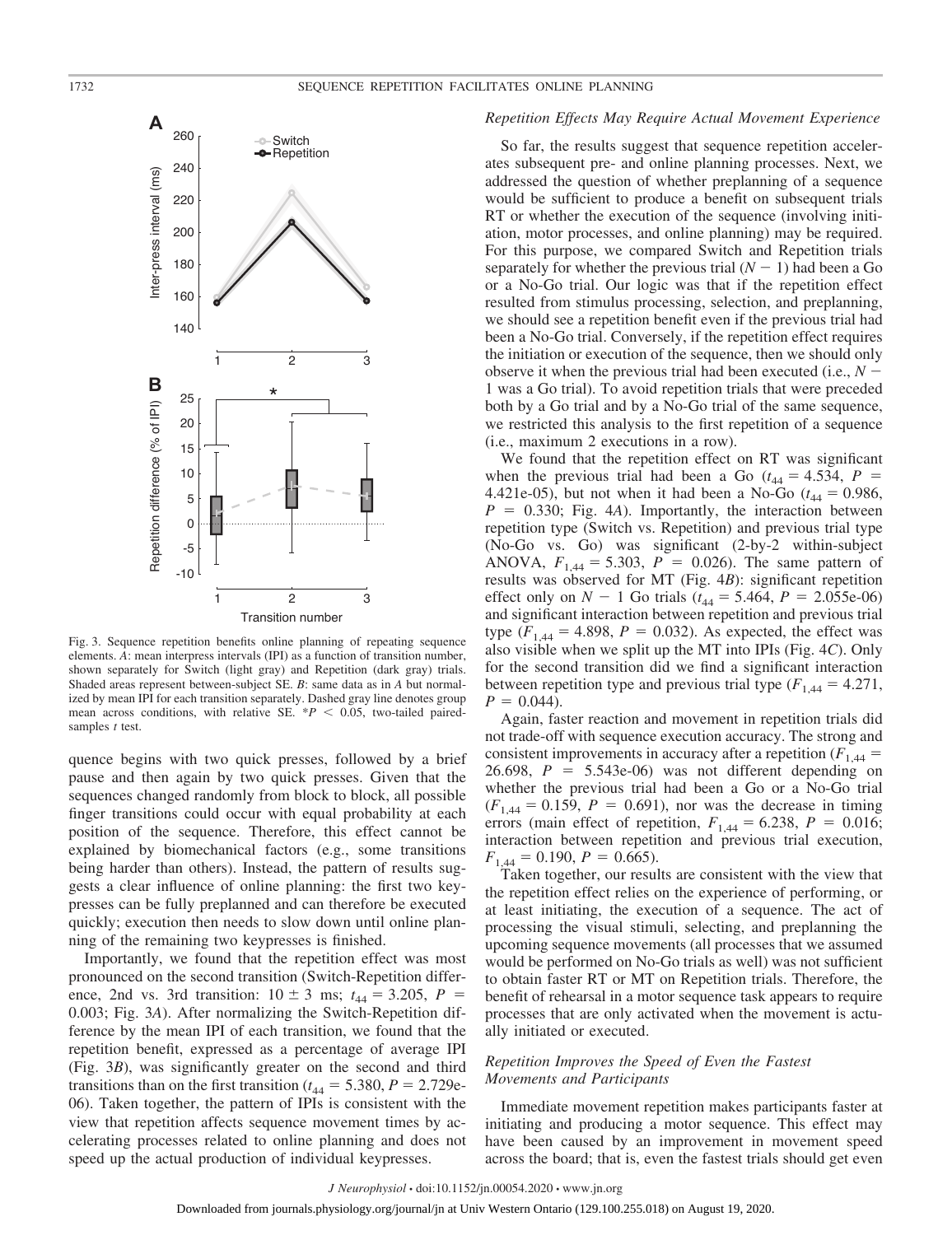# SEQUENCE REPETITION FACILITATES ONLINE PLANNING 1733



Fig. 4. The repetition effect appears to require movement experience. *A*: distribution of median movement times (MT) shown separately for Switch (light gray) and Repetition (dark gray) trials as a function of whether the previous  $(N - 1)$  trial was a Go or a No-Go trial. To avoid contamination between Go and No-Go trials in long repetition chains, selected trials were restricted to a maximum of one repetition. Solid light gray lines represent individual participants. Dashed black lines represent group means across conditions. Black dots are considered group outliers. *B*: distribution of median reaction times (RT) shown separately for Switch (light gray) and Repetition (dark gray) trials as a function of whether the previous  $(N - 1)$  trial was a Go or a No-Go trial. Other conventions are the same as in *A*. *C*: mean interpress intervals (IPI) as a function of transition number, shown separately for Switch (light) and Repetition (dark) trials and split by whether the preceding trial was a No-Go (*left*) or a Go (*right*) trial. Shaded areas represent between-subject SE.  $*P < 0.05$ , twotailed paired-samples *t* test;  $\mathbf{P}$  < 0.05, interaction in 2-by-2 within-subject repeated measures ANOVA.

faster after repetition. Alternatively, the effect could have been caused by the fact that repetition makes slow trials less likely: such slow trials may be the result of errors in planning, lack of concentration or focus on the task. In other words, repetition may simply ease the computational burden on the subject and make suboptimal trials less likely, without actually affecting the top speeds in sequence production. To investigate this idea, we divided the whole distribution of sequence movement times into 11 bins for each repetition condition and participant separately. This analysis was performed separately for trials for which the previous trial  $(N - 1)$  was a No-Go or a Go trial (Fig. 5*A*). For Go trials, the repetition effect was present for the whole range of sequence execution speeds. Importantly, this was true even for the fastest MTs: the mean repetition difference for the fastest bin was  $41 \pm 19$  ms (one-sample *t* test vs. zero,  $t_{44} = 2.124$ ,  $P = 0.039$ ).

To better quantify this difference, we plotted the repetition difference normalized by the MT of the corresponding percentile bin [i.e., (Switch MT – Repetition MT)/overall MT for each bin; Fig. 5*B*]. Again, this analysis confirmed that for  $N -$ 1 Go trials, the percentage repetition effect was significant (one-sample *t* test vs. zero across all percentiles,  $t_{44} = 4.792$ ,  $P = 1.908e-05$  and did not differ across the range of speeds (paired-samples *t* test first vs. last percentile,  $t_{44} = -0.516$ ,  $P = 0.609$ ). As expected, for  $N - 1$  No-Go trials, the effect was not significant ( $t_{44} = 1.064$ ,  $P = 0.293$ ). Thus the repetition benefit was not simply a consequence of preventing occasionally slow executions (i.e., an attentional effect).

Rather, after a repetition, participants were more likely to beat their currently best speed.

Lastly, we investigated whether repetition was equally beneficial for all subjects, or only for participants that were relatively slow performers to begin with. Indeed, for participants that were already faster overall, the benefit of repetition may not have constituted a large proportion of their movement time. For each participant, we plotted the median Switch-Repetition difference normalized by MT as a function of median sequence movement time (Fig. 5*C*). The correlation between sequence production speed and size of the repetition effect was not significantly different from zero  $(r = 0.119,$  $t_{44} = 0.790$ ,  $P = 0.434$ ), so we found no evidence that intersubject variability had a strong influence on the relative repetition benefit. Overall, we showed that movement repetition enables faster sequence MT across the board, both for fast and slow trials and for fast and slow participants.

# *Does Sequence-Specific Learning Affect the Repetition Benefit?*

In *Exp. 1*, sequences varied randomly from block to block, effectively preventing participants from learning a specific set of keypress transitions. Therefore, it is likely that overall performance improvements largely reflected sequence-general learning processes (e.g., faster single-item selection, or task familiarization). But how does sequence-specific learning (i.e., extensively practicing a fixed set of sequences) change the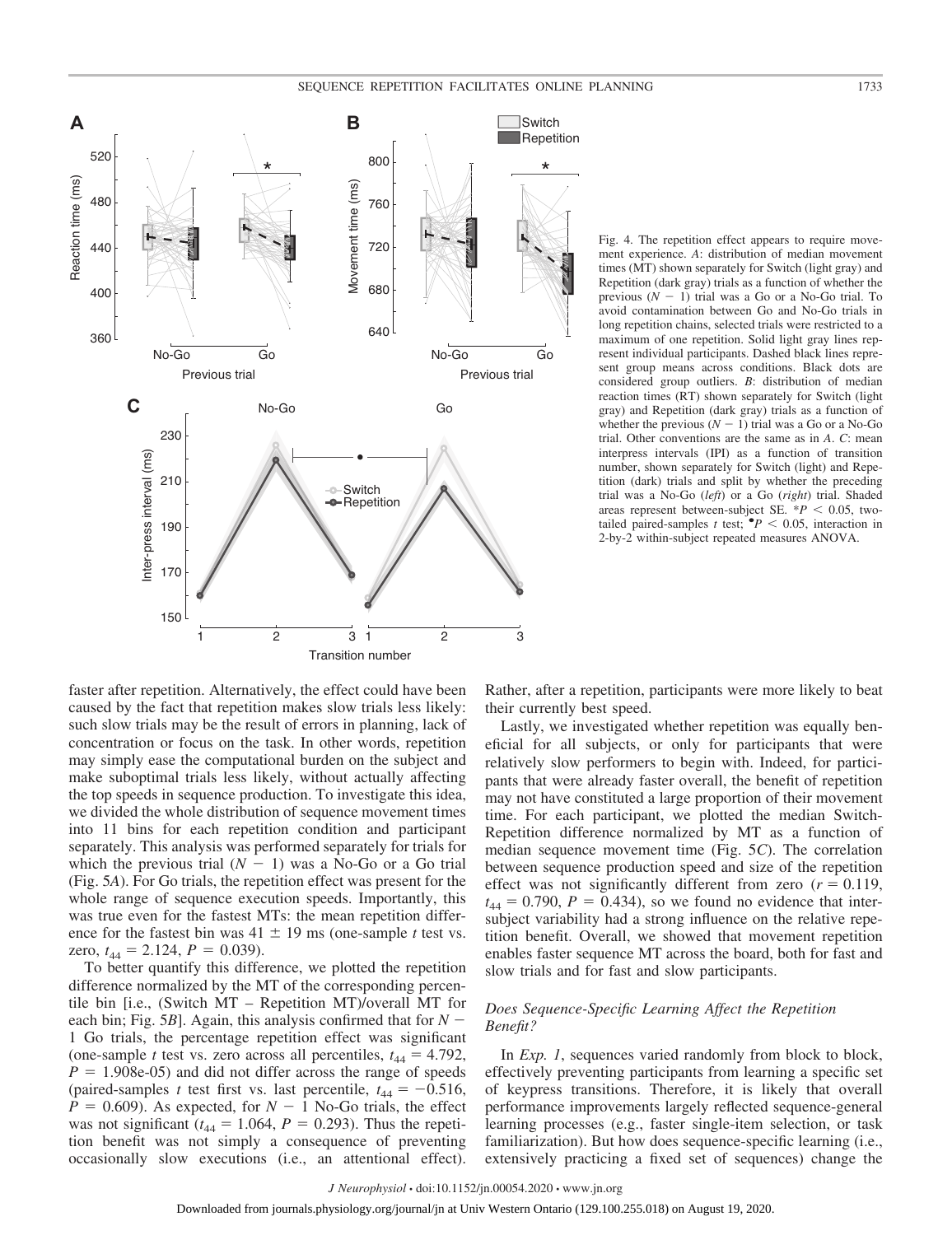

Fig. 5. The repetition benefit remains constant across a wide range of movement speeds. *A*: sequence movement time (MT) as a function of MT percentile (11 bins) shown separately for Switch (light gray) and Repetition (dark gray) trials and by whether previous trial was No-Go (*left*) or Go (*right*). Dashed vertical line denotes the MT bin that includes the median MT. Shaded areas represent between-subject SE. *B*: repetition difference normalized by median MT for each bin, shown separately as a function of MT percentile and by whether previous trial was No-Go (light gray) or Go (dark gray). Other conventions are the same as in *A*. *C*: repetition difference normalized by median MT, plotted against MT for each participant. Solid line represents linear regression. Dotted line is a landmark for lack of repetition difference.  $R^2$ , proportion of variance in repetition difference explained by execution speed.

repetition effect? One possibility is that practice may diminish, and eventually erase, the repetition effect. This would be consistent with our previous finding that sequence-specific learning reduces the time that participants need to preplan and online plan the sequences (Ariani and Diedrichsen 2019).

To test this hypothesis, we designed a second study (*Exp. 2*) in which a set of eight sequences was kept constant throughout the experiment (12 blocks of 50 trials each). We still randomly varied, however, whether a sequence would repeat or change between trials. We then analyzed how the repetition effect changed over the course of learning. For illustrative purposes, we reanalyzed the results of the first experiment (*Exp. 1*,  $N =$ 45, sequence-general; Fig. 6, *A* and *B*, *left*) in the same format as the results for the second experiment (*Exp.* 2,  $N = 39$ , sequence-specific; Fig. 6, *A* and *B*, *right*) and focused on the comparison between the first day of both experiments.

In *Exp. 1*, where sequence-specific learning was nearly impossible, a clear repetition benefit was present from the first block (Fig. 6*A*, *left*; Switch-Repetition difference:  $49 \pm 12$  ms,  $t_{44} = 3.973$ ,  $P = 2.600e-04$ ) and remained roughly constant despite sequence-general learning, until the last block (last block Switch-Repetition difference:  $35 \pm 11$  ms,  $t_{44} = 3.315$ ,  $P = 0.002$ ; Fig. 6*A*, *left*). Importantly, once adjusted by overall MT for each block (Fig. 6*B*, *left*), there was no difference in repetition benefit from *block 1* to *block 12* (paired-samples *t* test,  $t_{44} = 0.214$ ,  $P = 0.832$ ).

In *Exp. 2*, we found that the repetition benefit was present in the first few blocks (one-sample *t* test between mean *blocks*

*1–3* vs. zero difference,  $t_{38} = 2.424$ ,  $P = 0.020$ ; Fig. 6*B*, *right*) despite the overall improvement in sequence execution speed (Fig. 6*A*, *right*). However, this effect quickly vanished after a few blocks of practice (repetition difference on *block 4*,  $t_{38} = 1.806$ ,  $P = 0.078$ ; Fig. 6*B*, *right*).

These results show that the repetition effect gradually decreases with practice. Importantly, sequence-specific learning, but not sequence-general learning, was associated with such decrease.

#### **DISCUSSION**

In two behavioral experiments, we have established that repeating a sequence of movements led to immediate improvements in reaction times and movement speed (Fig. 2) without any associated cost in performance accuracy. The repetition benefit during sequence production was largest in the middle part of a sequence (Fig. 3) and was absent for the first two presses, suggesting that repetition did not affect execution-related processes (which should be involved in all presses), but rather online planning (which was most relevant in the middle of the sequence). The finding that sequence repetition facilitated online planning was consistent with the observation that the repetition effect decreased with sequence-specific, but not sequence-general, practice (Fig. 6); that is, once sequence-specific learning reduced the role of online planning, the benefit of repetition disappeared. Finally, we observed that repetition-related improvements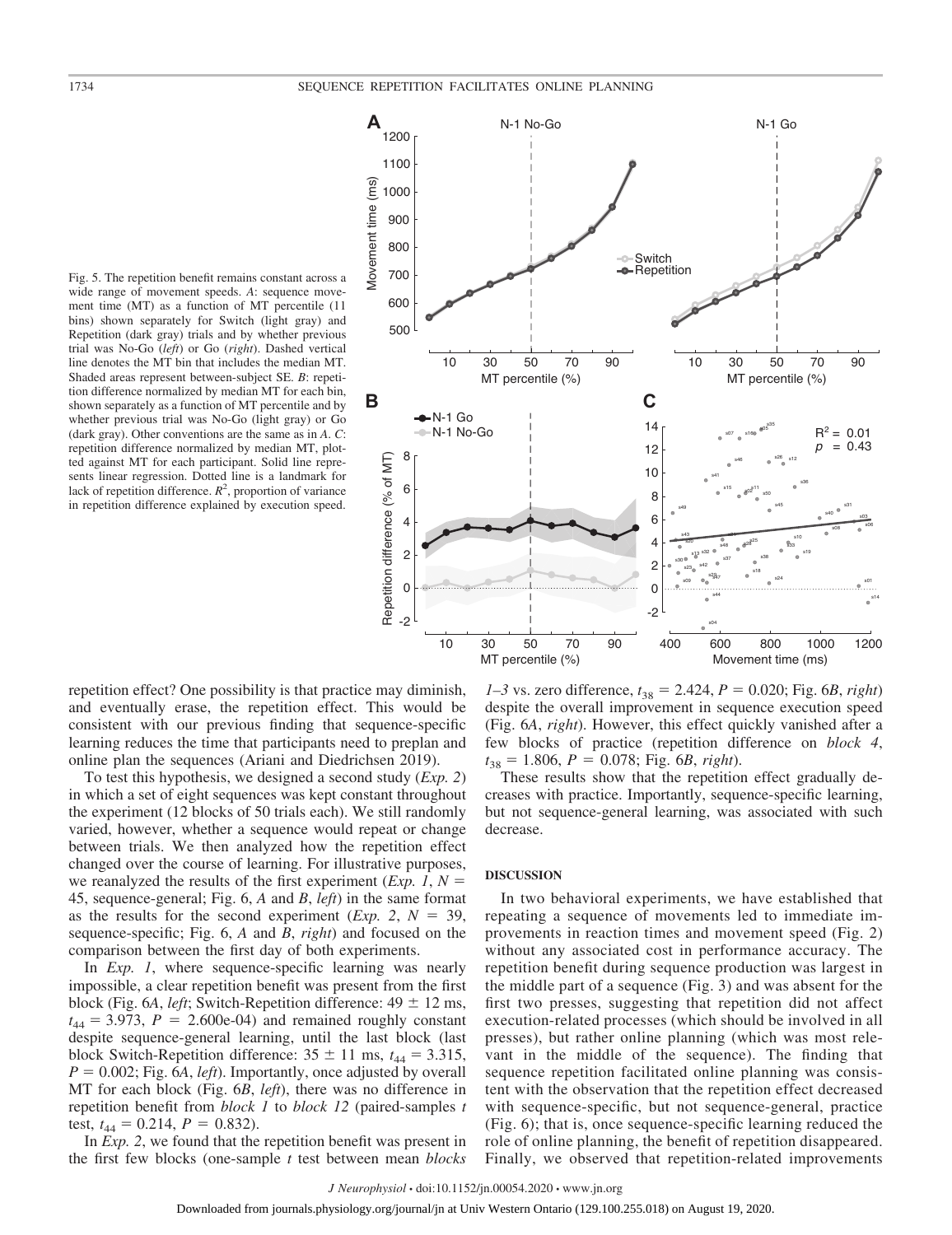

Fig. 6. Sequence-specific learning reduces the repetition effect. *A*: sequence movement time (MT) shown separately for Switch (light gray) and Repetition (dark grays) trials as a function of block number in *experiment* (*Exp*.) *1* (*left*) and *Exp. 2* (*right*). Shaded areas represent between-subject SE. *B*: Switch-Repetition difference normalized as a percentage of MT for each block in *Exp. 1* (*left*) and *Exp. 2* (*right*). Shaded areas represent between-subject SE. Solid black line represents linear regression line. Dashed horizontal line indicates absence of repetition effect. \**P* < 0.05, two-tailed paired-samples *t* test;  $\bullet$   $\bullet$ *P* < 0.05, two-tailed one-sample *t* test vs. zero difference; n.s., not significant.

only occurred for the trials that had been preceded by sequence production (which involves movement initiation, execution, and online planning), suggesting that action selection and preplanning may not be sufficient to drive the repetition effect (Figs. 4 and 5).

# *Sequence-Level Repetition Effects in Motor Sequence Production*

Repetition of a sequence of finger movements resulted in immediate improvements in speed and accuracy of sequence production. This indicates that repetition also affects processes governing the planning or execution of the entire movement sequence, rather than just individual movements. To understand the implications of this finding, it may be useful to consider our findings in the framework of neuronal state-spaces (Churchland et al. 2010; Fig. 7). In this framework, neural activity in movement-related brain regions (e.g., primary and premotor cortex) can be decomposed into neuronal dimensions representing the current movement (execution state-space) and neuronal dimensions representing the next upcoming movements (planning state-space). Preplanning would be equivalent

to bringing the neuronal population state into a specific location of planning state-space (Churchland et al. 2006b). Upon movement initiation, the neuronal state changes dramatically (Elsayed et al. 2016; Kaufman et al. 2016) and subsequently evolves mainly in the dimensions that span the execution state-space, generating the patterns required for producing muscular output. While neurons in the dorsal premotor cortex (PMd) likely contribute more to the planning statespace, neurons in the primary motor cortex (M1) contribute more to the execution state-space. However, although execution- and planning-related signals are mixed in these two regions, with many neurons responding to both processes (Alexander and Crutcher 1990; Prut and Fetz 1999; Riehle and Requin 1989), planning and execution processes can be kept from interfering with each other by using orthogonal neural dimensions of the same overlapping population of neurons (Kaufman et al. 2014).

In this framework, repetition effects for individual finger movements would be caused by the fact that the correct preplanning state can be reached faster and with more accuracy after repetition (Mawase et al. 2018), possibly by lingering activity in the planning state-space (Fig. 7*A*). Now consider the production of a short sequence. Here, the planning-related neural state needs to traverse multiple locations, each triggering the corresponding elementary movements in the execution state-space (Fig. 7*B*). During movement, the neural state in the planning state-space would already start to plan the next movement (i.e., online planning). If movement repetition simply primed one location in the planning state-space, then any advantage of preplanning the first individual movement element would be washed out after the sequence was completed. Thus the presence of a repetition effect at the level of sequences indicates that movement repetition primes the entire pathway through the planning state-space. This is consistent with the hypothesis of an intermediate level between movement selection and execution (Diedrichsen and Kornysheva 2015).

# *RT Advantage Does Not Reflect Improved Stimulus Processing or Action Selection*

In a previous study we found that benefits of a prolonged preparation phase asymptote after ~1.5 s (Ariani and Diedrichsen 2019). Thus, by using a delayed-response paradigm, we can be relatively confident that our RT measure mainly reflects the initiation of a preplanned response, as processes of stimulus identification and action selection should have been completed during the preparatory delay (2.5 s). Thus our study provides stronger evidence than Mawase et al. (2018), who used a free-RT/timed-response paradigm, that the repetition benefit on RT cannot be explained by faster perceptual processing of the target stimuli. By masking the sequence cue at the moment of the go signal, we purposely encouraged participants to complete the perceptual processing and response selection in the preparatory period. The faster response initiation after a repetition may indicate that the planning state was closer to the ideal state, which allowed for faster triggering of the desired sequence (Ames et al. 2014; Churchland et al. 2006a, 2006b; Michaels et al. 2018).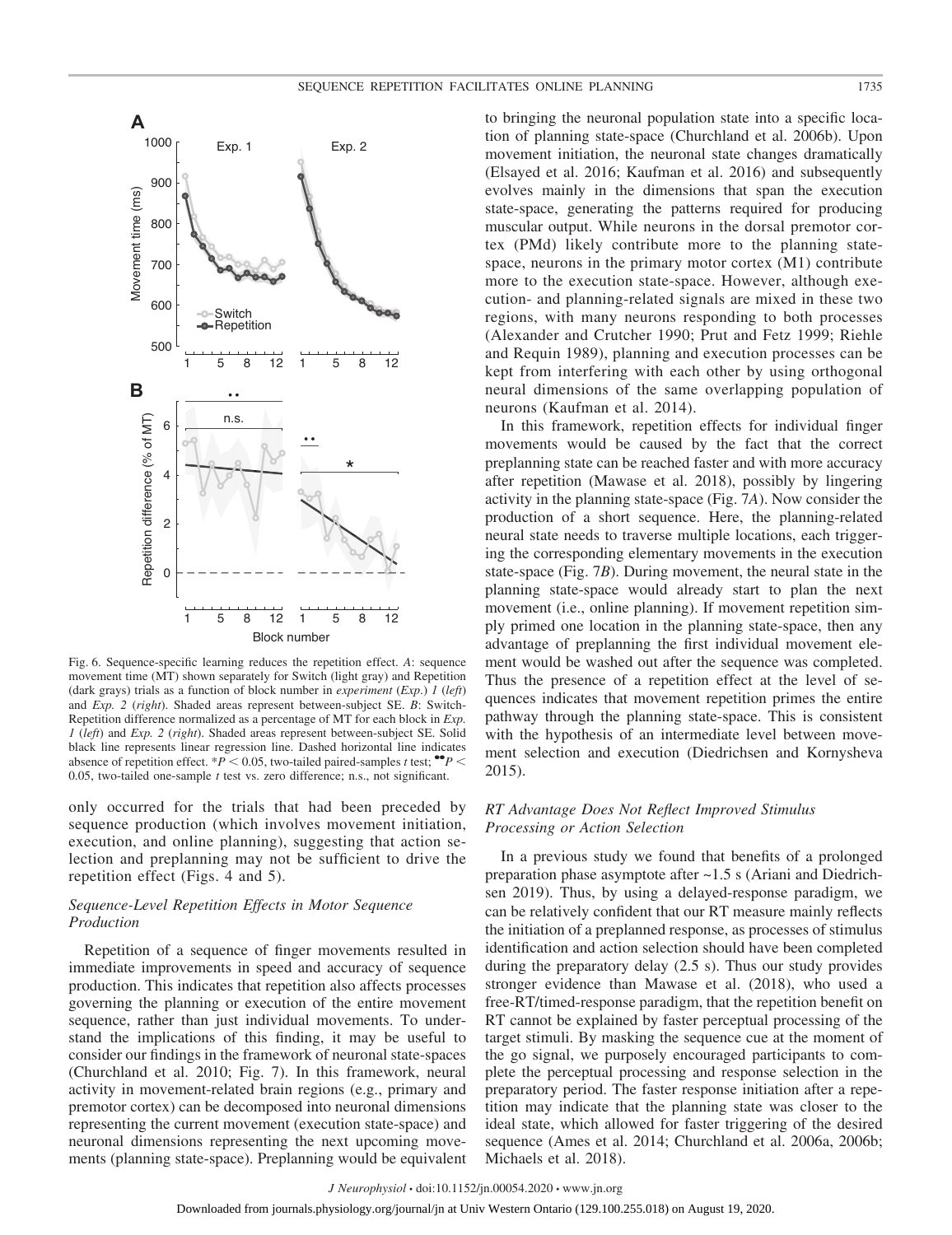**A** Individual finger movements (3, 5, 2) **B** Sequence of finger movements (3-5-2)



Fig. 7. Conceptual visualization of planning and execution in a neural state-space framework. Changes in the pattern of neuronal firing can be characterized by movements of the neuronal state in a low-dimensional state-space. During the preparation phase, these changes mostly occur in the planning state-space (*bottom* plane), whereas during the movement phase, these changes are more pronounced in the execution state-space (*top* plane). Different finger movements (corresponding to numbers; see Fig. 1) are characterized by a unique pattern in the planning state-space and a unique trajectory in the execution state-space. Dotted lines indicate temporal correspondence between state-space events across planning and execution planes. *A*: individual finger movements. During preplanning (after stimulus onset), the neural state trajectory moves from a baseline location (cross) toward the optimal planning state (gray spotlight) until the go signal (dot) triggers execution dynamics. On Repetition trials, the correct planning state would be reached more quickly and with higher accuracy, enabling faster movement initiation when the go signal is given. *B*: sequence of finger movements. Note that in this scenario, what improves upon repetition is the neural state trajectory on the planning plane (i.e., online planning), leaving neural dynamics unchanged on the execution plane.

# *Faster Sequence Production Is Due to More Efficient Online Planning*

Repetition accelerated not only RT, but also MT, for repeated sequences. Critically, a detailed analysis of the interpress intervals revealed that the transition between the first two keypresses, which was likely fully preplanned, was not influenced by the repetition. Rather, the repetition advantage was observed on the second and, to some degree, third transitions. This finding is consistent with the view that repetition benefits arose as a consequence of facilitated online planning (Fig. 7*B*). Our current design cannot disambiguate whether this result was a consequence of participants splitting the four-item sequences into two chunks, with online planning between the chunks, or whether the slowing down was caused by the necessity for continuous online planning in the middle of the sequence. Either way, sequence repetition shortens MT, not by accelerating how quickly individual movements can be executed, but by improving the speed in which sequence elements, be it chunks or individual presses, can be planned online.

# *Sequence-Specific Learning Gradually Reduces the Repetition Effect*

After 1 day of practice on a fixed set of sequences, we observed behavioral improvements consistent with sequencespecific learning (Ariani and Diedrichsen 2019; Wiestler et al. 2014). This speed advantage went hand in hand with a decrease, and eventual disappearance, of the repetition effect. This result corroborates the interpretation that repetition benefits on sequence production come from improvements in

online planning. More efficient online planning for known sequences allows for faster movement speeds, up to the point where participants are limited not by their ability to quickly plan the next response, but by the ability to motorically implement the response (Ariani and Diedrichsen 2019). When online planning ceases to be the main limiting factor, the repetition benefit disappears. An alternative and non-mutually exclusive interpretation is that sequences are planned and executed in movement chunks: in the case of our short fouritem sequences, two chunks of two keypresses each. After extensive training, participants could gradually learn to associate each sequence with a larger chunk of four. This would enable them to quickly preplan the entire short sequence at once and then execute it as one chunk, again removing the benefit of online planning during sequence repetition.

# *Is Preplanning Sufficient or Is Movement Required to Drive the Repetition Effect?*

The repetition effect on MT was only present when the sequence was actually initiated and executed on the previous trial. Given our claim that the repetition is due to online planning, this finding would be expected, as sequence preplanning alone would not move the neural state through the entire trajectory in the planning state-space (Fig. 7*B*). According to this view, neither the preplanning of the initial part of the sequence nor the execution of the individual sequence elements is enough to facilitate sequence production with repetition. Instead, it is revisiting the trajectory in the planning state-space that improves subsequent MT.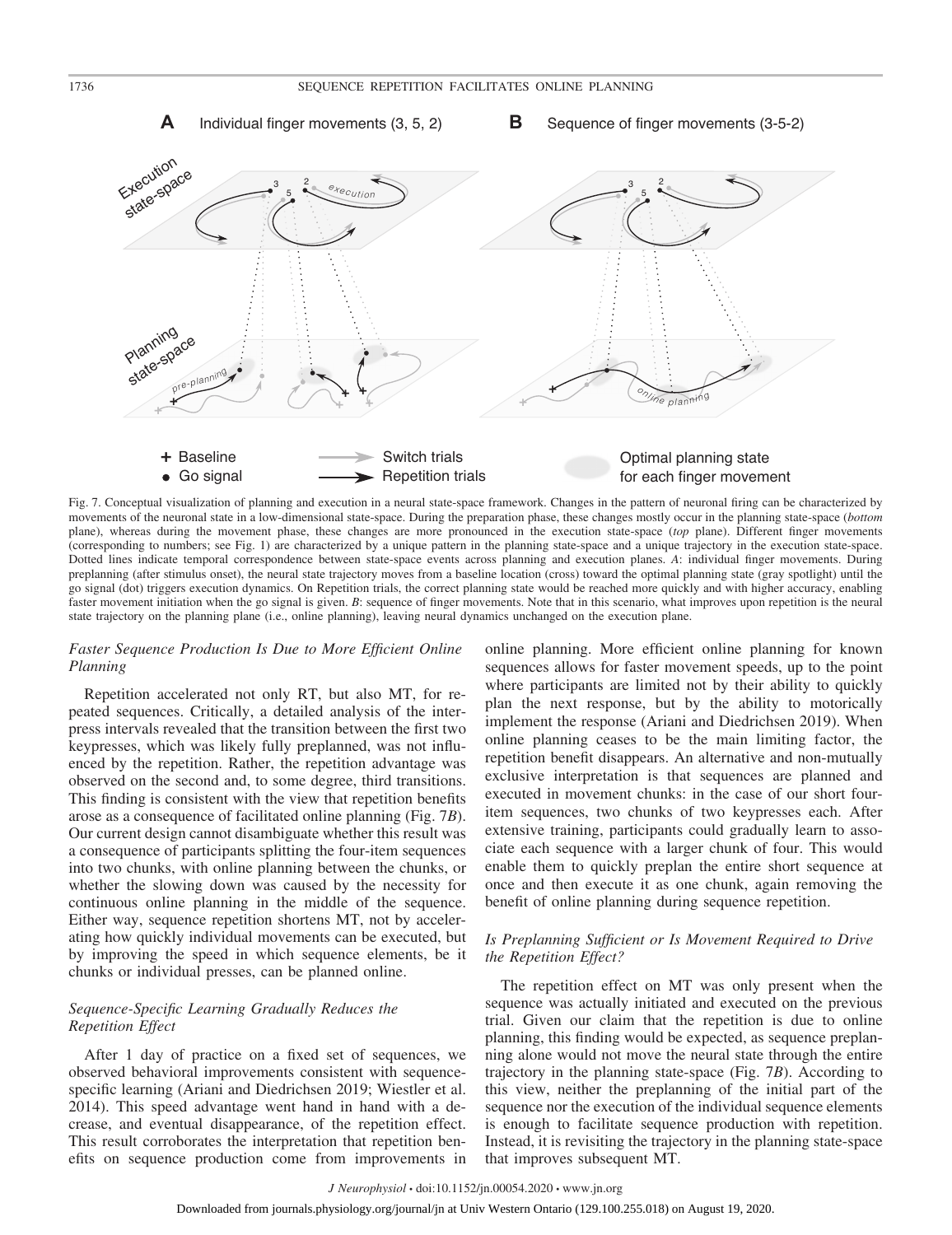More surprisingly, preplanning alone did not produce a repetition effect on RT. A priori, it was not obvious why executing a sequence would be required to observe a faster RT. In fact, if repetition facilitates response preplanning (Mawase et al. 2018), one may have expected the persistence of the effect on RT. A potential explanation for this finding could be that despite having enough time and information, participants did not fully preplan the response during the preparatory period. Indeed, reaction times were relatively long (~400 ms) for triggering a preplanned sequence. Perhaps participants used the time after the go signal to complete preplanning. In this view, the completion of preplanning up to and including movement initiation would be essential for the subsequent repetition benefit. Nonetheless, our experiment was designed to motivate participants to preplan the sequence well in advance during the delay. We masked the sequence cue so that they could not rely on it after the go signal. Go and No-Go trials were pseudorandomly ordered, and we included a higher proportion of Go trials (70%) such that, more often than not, participants would be required to act on the preplanned sequence. Finally, we rewarded participants on the sum of RT and MT, meaning that an easy way to earn more money would be to shorten RTs. Thus it is hard to see how more complete preplanning could be achieved. Instead, the act of initiating the sequence or online planning of the remainder of the sequence appears to be necessary to achieve faster RT on the next trial. However, how the processes related to preplanning, initiation, and online planning interact with each other remains an open question.

# *Conclusions*

Our results show clear repetition effects for sequential movements, thereby extending previous findings that repetition speeds us the preparation of individual movements. The pattern of results is consistent with repetition facilitating trajectories through the preparatory neural state-space. While sequence production recruits widespread cortical sensorimotor areas (Kornysheva and Diedrichsen 2014; Wiestler and Diedrichsen 2013), our results would predict that the neuronal origin of repetition effects should not be found in the primary motor cortex, which mainly appears to be involved in the execution of individual movements (Yokoi et al. 2018; Yokoi and Diedrichsen 2019). Instead, we would expect to observe the effects of repetition in regions involved in (online) motor planning, such as dorsal premotor or superior parietal cortex.

# **ACKNOWLEDGMENTS**

The authors thank Jonathan A. Michaels for comments on the manuscript.

#### **GRANTS**

This work was supported by a James S. McDonnell Foundation Scholar award, National Sciences and Engineering Research Council Discovery Grant RGPIN-2016-04890, and the Canada First Research Excellence Fund (BrainsCAN).

#### **DISCLOSURES**

No conflicts of interest, financial or otherwise, are declared by the authors.

# **AUTHOR CONTRIBUTIONS**

G.A., Y.H.K., and J.D. conceived and designed research; G.A. and Y.H.K. performed experiments; G.A. analyzed data; G.A. and J.D. interpreted results of experiments; G.A. prepared figures; G.A. drafted manuscript; G.A., Y.H.K., and J.D. edited and revised manuscript; G.A., Y.H.K., and J.D. approved final version of manuscript.

#### **REFERENCES**

- **Adams JA.** The second facet of forgetting: a review of warmup decrement. *Psychol Bull* 58: 257–273, 1961. doi[:10.1037/h0044798.](https://doi.org/10.1037/h0044798)
- **Ajemian R, D'Ausilio A, Moorman H, Bizzi E.** Why professional athletes need a prolonged period of warm-up and other peculiarities of human motor learning. *J Mot Behav* 42: 381–388, 2010. doi[:10.1080/00222895.2010.](https://doi.org/10.1080/00222895.2010.528262) [528262.](https://doi.org/10.1080/00222895.2010.528262)
- **Alexander GE, Crutcher MD.** Neural representations of the target (goal) of visually guided arm movements in three motor areas of the monkey. *J Neurophysiol* 64: 164 –178, 1990. doi[:10.1152/jn.1990.64.1.164.](https://doi.org/10.1152/jn.1990.64.1.164)
- **Ames KC, Ryu SI, Shenoy KV.** Neural dynamics of reaching following incorrect or absent motor preparation. *Neuron* 81: 438 – 451, 2014. doi[:10.](https://doi.org/10.1016/j.neuron.2013.11.003) [1016/j.neuron.2013.11.003.](https://doi.org/10.1016/j.neuron.2013.11.003)
- **Ariani G, Diedrichsen J.** Sequence learning is driven by improvements in motor planning. *J Neurophysiol* 121: 2088 –2100, 2019. doi[:10.1152/jn.](https://doi.org/10.1152/jn.00041.2019) [00041.2019.](https://doi.org/10.1152/jn.00041.2019)
- **Bentin S, McCarthy G.** The effects of immediate stimulus repetition on reaction time and event-related potentials in tasks of different complexity. *J Exp Psychol Learn Mem Cogn* 20: 130 –149, 1994. doi[:10.1037/0278-](https://doi.org/10.1037/0278-7393.20.1.130) [7393.20.1.130.](https://doi.org/10.1037/0278-7393.20.1.130)
- **Bertelson P.** Sequential redundancy and speed in a serial two-choice responding task. *Q J Exp Psychol* 13: 90–102, 1961. doi[:10.1080/17470216108416478.](https://doi.org/10.1080/17470216108416478)
- **Bertelson P.** S-R relationships and reaction times to new versus repeated signals in a serial task. *J Exp Psychol* 65: 478 – 484, 1963. doi[:10.1037/](https://doi.org/10.1037/h0047742) [h0047742.](https://doi.org/10.1037/h0047742)
- **Bertelson P.** Serial choice reaction-time as a function of response versus signal-and-response repetition. *Nature* 206: 217–218, 1965. doi[:10.1038/](https://doi.org/10.1038/206217a0) [206217a0.](https://doi.org/10.1038/206217a0)
- **Chapman CS, Gallivan JP, Wood DK, Milne JL, Culham JC, Goodale MA.** Short-term motor plasticity revealed in a visuomotor decision-making task. *Behav Brain Res* 214: 130 –134, 2010. doi[:10.1016/j.bbr.2010.05.012.](https://doi.org/10.1016/j.bbr.2010.05.012)
- **Churchland MM, Cunningham JP, Kaufman MT, Ryu SI, Shenoy KV.** Cortical preparatory activity: representation of movement or first cog in a dynamical machine? *Neuron* 68: 387– 400, 2010. doi[:10.1016/j.neuron.](https://doi.org/10.1016/j.neuron.2010.09.015) [2010.09.015.](https://doi.org/10.1016/j.neuron.2010.09.015)
- **Churchland MM, Santhanam G, Shenoy KV.** Preparatory activity in premotor and motor cortex reflects the speed of the upcoming reach. *J Neurophysiol* 96: 3130 –3146, 2006a. doi[:10.1152/jn.00307.2006.](https://doi.org/10.1152/jn.00307.2006)
- **Churchland MM, Yu BM, Ryu SI, Santhanam G, Shenoy KV.** Neural variability in premotor cortex provides a signature of motor preparation. *J Neurosci* 26: 3697–3712, 2006b. doi[:10.1523/JNEUROSCI.3762-05.2006.](https://doi.org/10.1523/JNEUROSCI.3762-05.2006)
- **Diedrichsen J, Kornysheva K.** Motor skill learning between selection and execution. *Trends Cogn Sci* 19: 227–233, 2015. doi[:10.1016/j.tics.2015.02.](https://doi.org/10.1016/j.tics.2015.02.003) [003.](https://doi.org/10.1016/j.tics.2015.02.003)
- **Diedrichsen J, White O, Newman D, Lally N.** Use-dependent and errorbased learning of motor behaviors. *J Neurosci* 30: 5159 –5166, 2010. doi[:10.1523/JNEUROSCI.5406-09.2010.](https://doi.org/10.1523/JNEUROSCI.5406-09.2010)
- **Eichelman WH.** Stimulus and response repetition effects for naming letters at two response-stimulus intervals. *Percept Psychophys* 7: 94 –96, 1970. doi: [10.3758/BF03210140.](https://doi.org/10.3758/BF03210140)
- **Eimer M, Hommel B, Prinz W.** S-R compatibility and response selection. *Acta Psychol (Amst)* 90: 301–313, 1995. doi[:10.1016/0001-6918\(95\)00022-M.](https://doi.org/10.1016/0001-6918(95)00022-M)
- **Elsayed GF, Lara AH, Kaufman MT, Churchland MM, Cunningham JP.** Reorganization between preparatory and movement population responses in motor cortex. *Nat Commun* 7: 13239, 2016. doi[:10.1038/ncomms13239.](https://doi.org/10.1038/ncomms13239)
- **Hyman R.** Stimulus information as a determinant of reaction time. *J Exp Psychol* 45: 188 –196, 1953. doi[:10.1037/h0056940.](https://doi.org/10.1037/h0056940)
- **Kaufman MT, Churchland MM, Ryu SI, Shenoy KV.** Cortical activity in the null space: permitting preparation without movement. *Nat Neurosci* 17: 440 – 448, 2014. doi[:10.1038/nn.3643.](https://doi.org/10.1038/nn.3643)
- **Kaufman MT, Seely JS, Sussillo D, Ryu SI, Shenoy KV, Churchland MM. M**. The largest response component in the motor cortex reflects movement timing but not movement type. *eNeuro* 3: ENEURO.0085-16.2016, 2016. doi[:10.1523/ENEURO.0085-16.2016.](https://doi.org/10.1523/ENEURO.0085-16.2016)
- **Kleinsorge T.** Response repetition benefits and costs. *Acta Psychol (Amst)* 103: 295–310, 1999. doi[:10.1016/S0001-6918\(99\)00047-5.](https://doi.org/10.1016/S0001-6918(99)00047-5)
- **Kornysheva K, Diedrichsen J.** Human premotor areas parse sequences into their spatial and temporal features. *eLife* 3: e03043, 2014. doi[:10.7554/eLife.](https://doi.org/10.7554/eLife.03043) [03043.](https://doi.org/10.7554/eLife.03043)